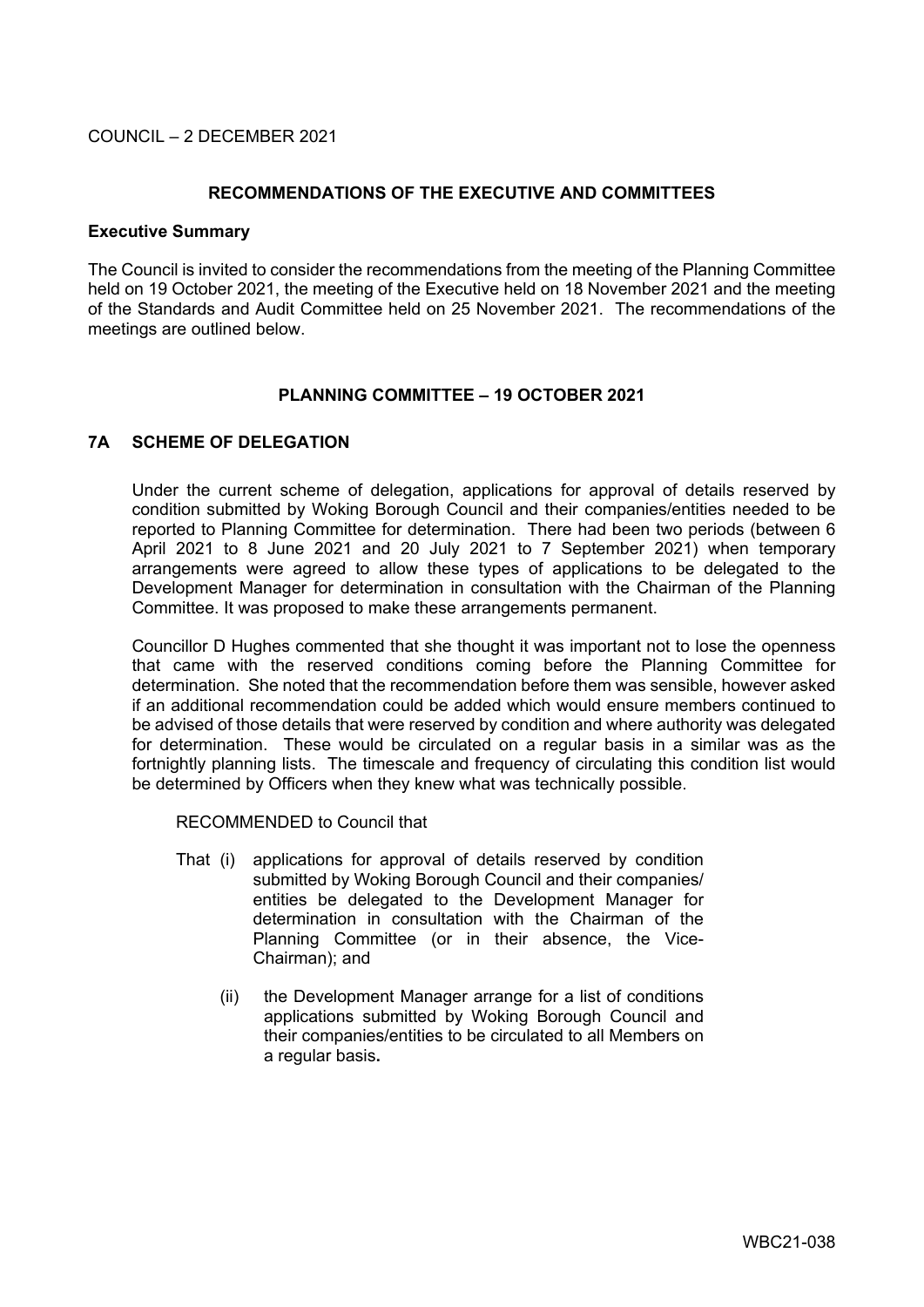### **EXECUTIVE – 18 NOVEMBER 2021**

### **7B NOTICE OF MOTION - CLLR W FORSTER - LOCATION OF WOKING'S RAIL AGGREGATES YARD** EXE21-151

At its meeting on 14 October 2021, the Council referred the following Notice of Motion to the Executive.

Councillor W Forster

"The Victoria Arch widening scheme has brought into focus that Woking's rail aggregates yard is in a completely unsuitable location.

The Council agrees to use its best endeavours to encourage Network Rail, Surrey County Council and other partners to move the aggregates yard to a more appropriate and nonresidential location."

Councillor Forster attended the meeting and spoke in support of the Motion. Councillor Forster highlighted the unsuitability of the current town centre location of the aggregates yard and suggested that the Council's corporate policy should be to try to move the yard to a more suitable alternative location. The Executive agreed that having an aggregates yard in the middle of the town centre was neither sustainable or desirable. The Lead Executive Member, Councillor Kemp, had written to Network Rail to express that consideration be given to finding a suitable alternative. Councillor Kemp undertook to share the response from Network Rail with Councillors when received.

It was noted that Surrey County Council (SCC) had recently launched a consultation on its new Minerals and Waste Plan, and the Council would submit a corporate response to the consultation on the unsuitability of the current site of the yard. Councillor Kemp advised that the consultation would be publicised on the Council's website and members of the public were encouraged to engage in the consultation.

The Leader of the Council, Councillor Azad, would also be writing to the Leader of SCC to advocate moving the goods yard.

#### **RECOMMENDED to Council**

**That the Motion be supported.**

# **7C WOKING BOROUGH COUNCIL DIGITAL STRATEGY 2022-2025** EXE21-033

Councillor Davis, Portfolio Holder for Information Communication Technology, introduced the report which sought approval of the Executive to recommend to Council the adoption of the Digital Strategy 2022-2025. Councillor Davis explained that the three year strategy was presented across three themes; Smart People, Smart Place and Smart Council. The Executive was advised that the strategy set out the Council's vision on how it would use technology to continue to provide high quality, high priority and highly valued services for its residents, how it would enable businesses to be even more competitive, and how it would ensure that digital technologies enabled Members and staff to work more productively and efficiently.

The Executive congratulated the Portfolio Holder and Officers on the enormous amount of work undertaken on the strategy which would provide an ambitious and visionary future for the Borough.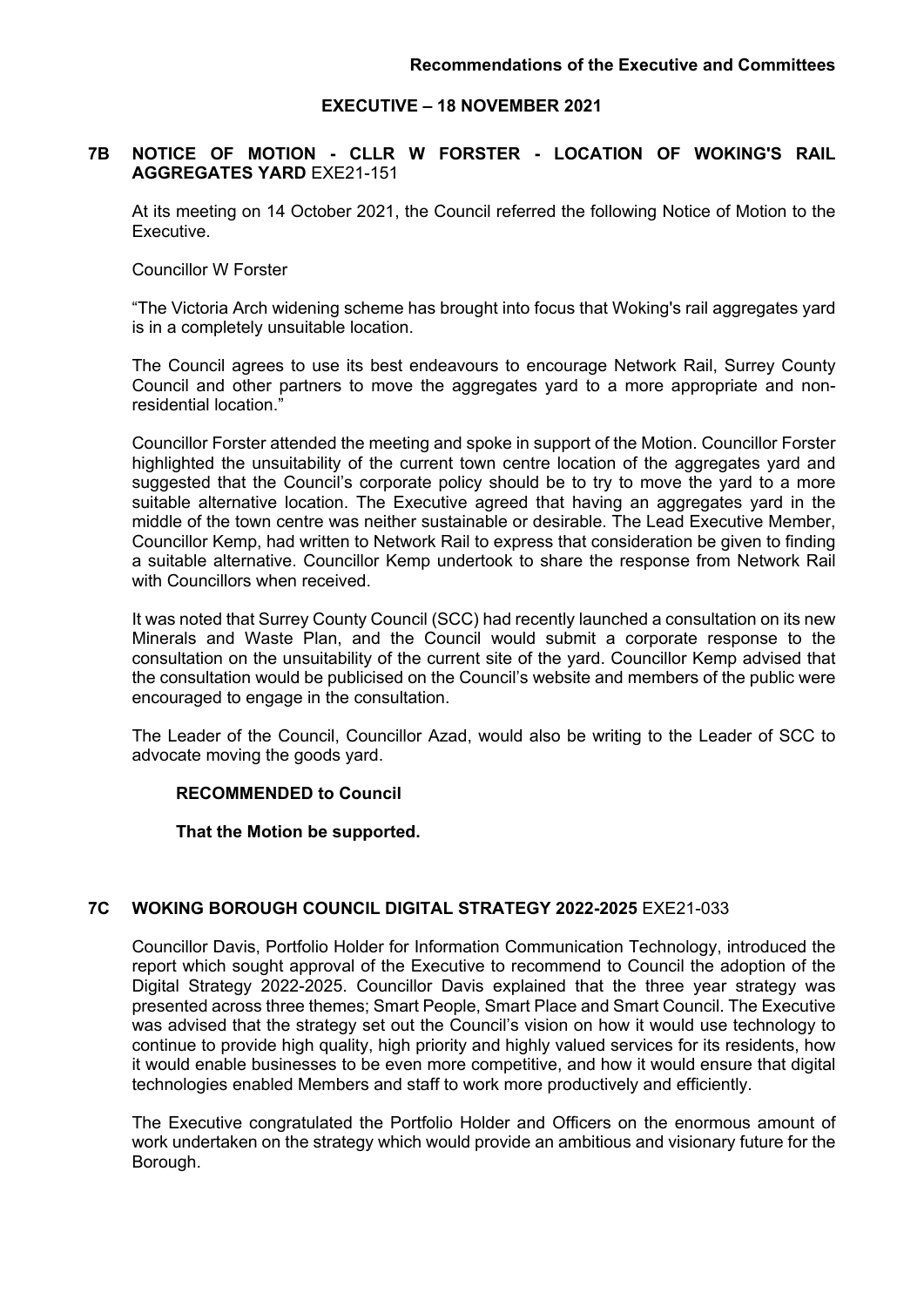Following the late submission of questions from the Liberal Democrat Group, the Leader of the Council reminded Opposition Members to submit their questions by the protocol deadline.

### **RECOMMENDED to Council**

**That the Digital Strategy 2022-2025, as attached to the report, be approved.**

Reason: The priorities identified in the Digital Strategy 2022-2025 will positively impact and support Woking's businesses, residents and its wider community.

# **7D THAMESWEY BUSINESS PLANS (TO INCLUDE COMPANY CONSOLIDATION PLAN)** EXE21-063

The Executive received a report which sought approval of the Executive to recommend to Council that the Thameswey Group continue to operate the Business Plans for 2020-2023. Councillor Azad explained that it was proposed that the Thameswey Group continued to work to the 2020 plans in 2022 ahead of a full review for 2023 following the development of the Council's Corporate Strategy. It was noted that it would also enable the updated plans to reflect the Financial Review of the Council's Assets and Liabilities, and advice secured on the Group structure going forward. A Member Briefing on the Thameswey Group of Companies had been held on 17 November 2021.

Following a question regarding the reasons for losses on Thameswey shown in 2019 and 2020 accounts, the Executive was informed that the Thameswey Business Plans were all long term in nature, making losses to start with and moving to a profitable position over time as energy customers were connected and rents increased. It was noted that the Thameswey audits for 2019 and 2020 had now been signed off and the auditors questions had been resolved.

Following a request for more clarity on the arrangement in paragraph 4.2 of the report, it was reported that the relevant land asset was to be sold to Thameswey Energy Limited (TEL), requiring TEL to increase its loan facility to secure the acquisition. Therefore TEL would service the financing costs for the site of the energy centre, not the Council.

Regarding Thameswey Housing Limited (THL), the Executive was advised that THL continued to develop and acquire properties for rent in the Borough, with half of the properties at affordable or social rents.

#### **RECOMMEND to Council**

- **That (i) the Thameswey Group continue to operate the Business Plans for 2020-2023;**
	- **(ii) the Poole Road land acquired by the Council in 2017/18, and on which the Energy Station has been constructed, be sold to Thameswey Energy Ltd and an increase to the Poole Road Loan facility of £1.3m on the same terms be agreed to enable this sale;**
	- **(iii) loans advanced to the Thameswey Group for less than 10 years, be allowed to be repaid and converted to long term loans of up to 50 years where there is an appropriate existing long term facility available, including consolidating to a single loan for simplification; and**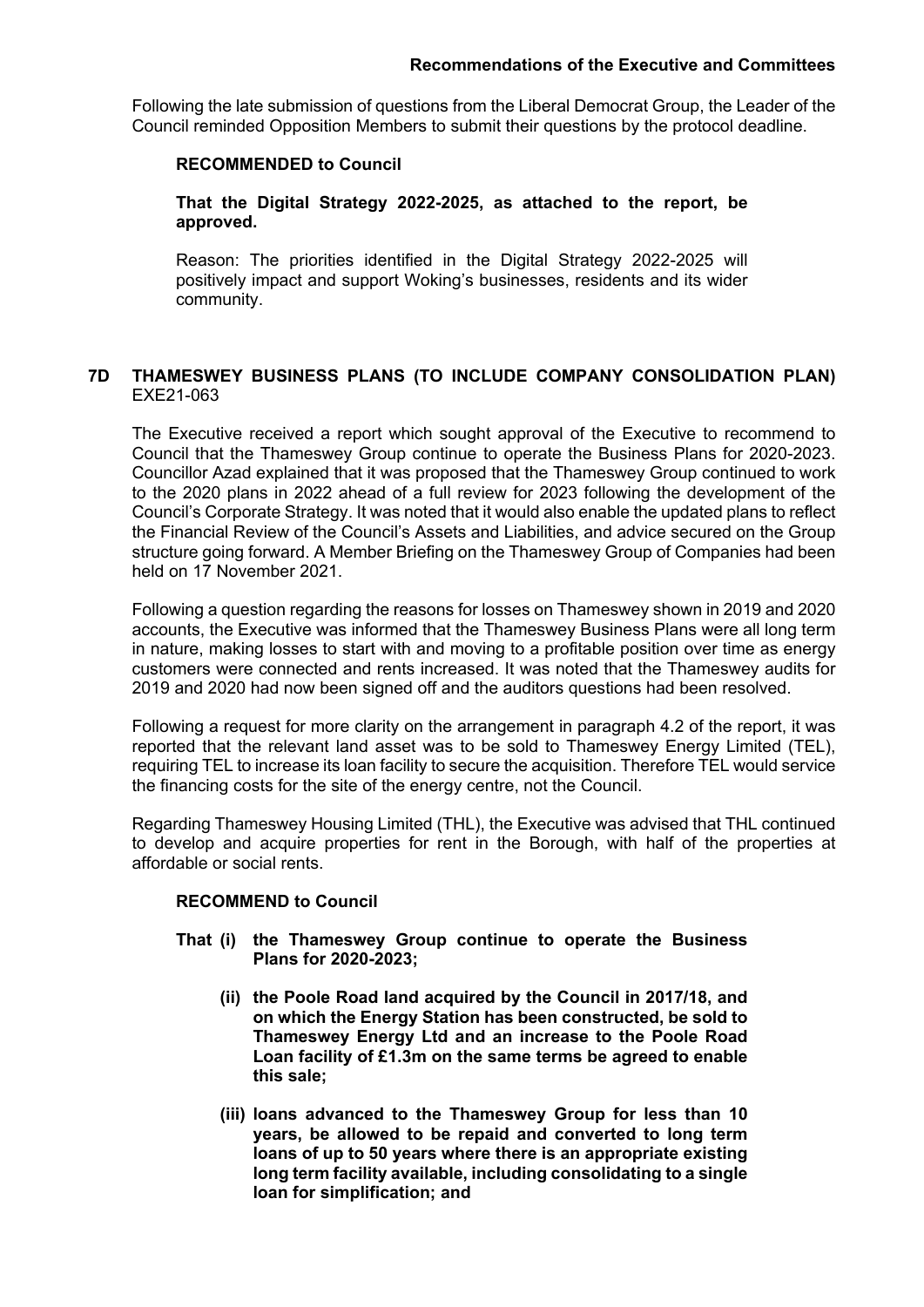**(iv) loans originally advanced to Thameswey Developments Ltd be allowed to transfer to Thameswey Housing Ltd or Thameswey Energy Ltd on the same terms as the original advance.**

Reason: To agree the approach to Business Planning for the Thameswey Group for 2022.

# **7E TOWN CENTRE PUBLIC SPACES PROTECTION ORDER (PSPO)** EXE21-060

Councillor Harlow, Portfolio Holder for Community Safety, introduced the report which sought approval of the Executive to recommend to Council the implementation of the Public Spaces Protection Order (PSPO) for the town centre. The Executive welcomed the report and noted the consultation undertaken regarding the proposed PSPO which had been broadly supportive. The Executive supported the proposed PSPO which would be another tool to make people feel safe.

In answer to a question about why a new order had been created, rather than reviewing the previous order, Officers explained that the previous order had come to an end at a time when the Council did not have an evidence base to expand or continue the order. It was noted that PSPO's can only be made for three years as part of the legislation. At that time, there was an improving picture in the town centre because of Covid and other activities and interventions the Council had put in place.

# **RECOMMENDED to Council**

- **That (i) the consultation be noted;**
	- **(ii) the Director of Neighbourhood Services be authorised to implement the PSPO for the town centre with the amended map to the report in light of the overwhelming support in the consultation for its introduction;**
	- **(iii) delegated authority be given to the Director of Neighbourhood Services, in consultation with the Portfolio Holder, to allow minor amendments to the order throughout the duration of the order;**
	- **(iv) regular reviews will be carried out via the Joint Action Group (JAG) meetings and quarterly updates will be circulated to the Community Safety Task Group; and**
	- **(v) delegated authority be given to the Director of Neighbourhood Services to issue fixed penalty notices at the level set at paragraph 5.6 in the report and to amend in line with any legislation changes.**

Reason: To approve the terms of a Public Spaces Protection Order and approve delegations to enforce the Order.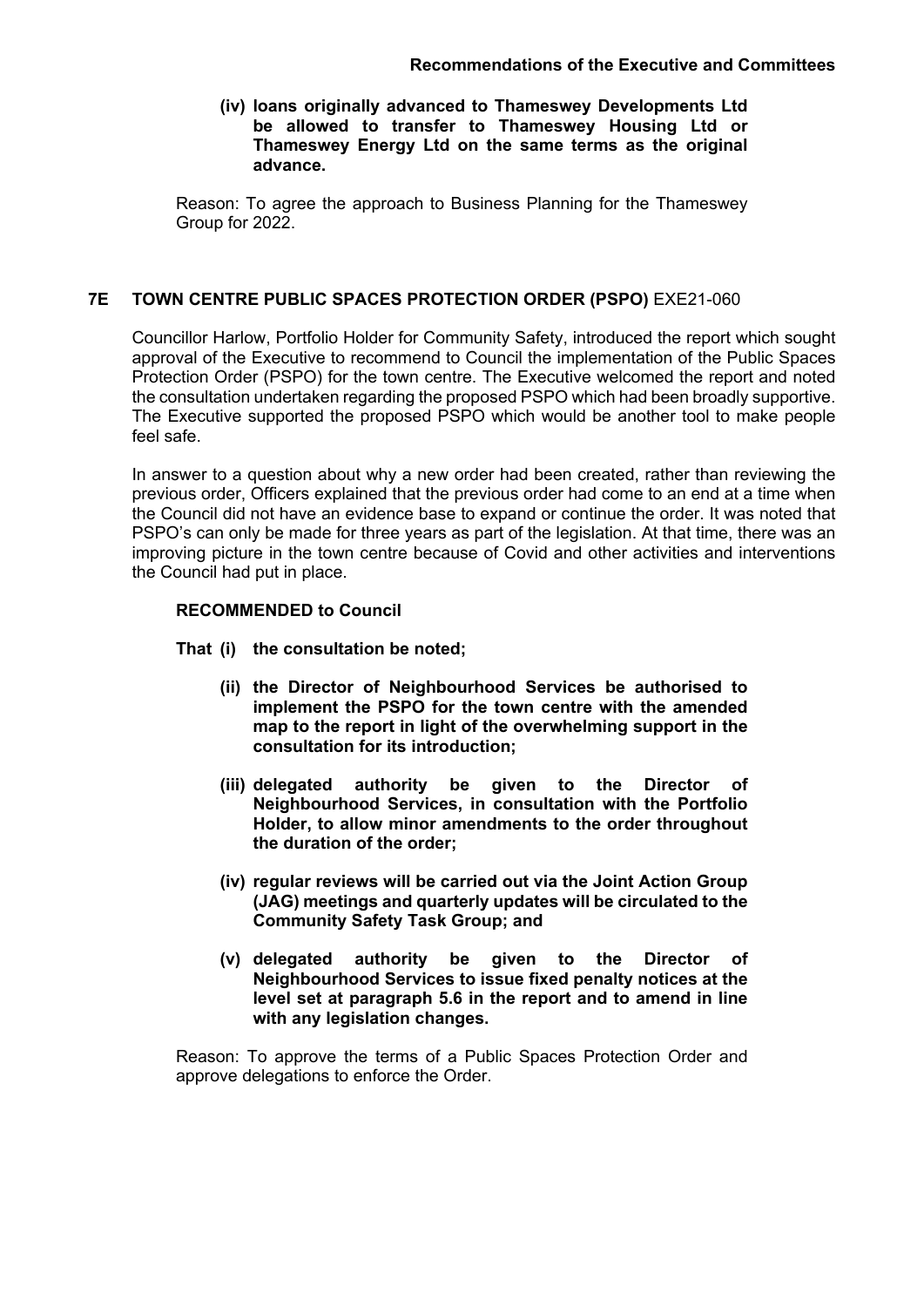#### **7F REVIEW OF FEES AND CHARGES 2022-23** EXE21-068

The Executive received a report detailing the proposed discretionary fees and charges for 2022-23. Concern was raised by Non-Executive Members regarding the proposed increase to Meals on Wheels charges. The Executive noted that the Council offered one of the most comprehensive and responsive community meals services in Surrey at one of the lowest costs, however the level of subsidy required was not sustainable.

#### **RECOMMENDED to Council**

#### **That the discretionary fees and charges, as set out in Appendices 1 – 4 of the report, be approved.**

Reason: The regular review of discretionary charges ensures that the Council maintains its income base and generates additional resources for the provision of services.

**7G CALENDAR OF MEETINGS 2022-23** EXE21-076The Executive received a report which sought approval to recommend to Council the Calendar of Meetings 2022-23.

#### **RECOMMENDED to Council**

#### **That the Calendar of Meetings 2022/23 be approved as set out in Appendix 1 to the report.**

Reason: In accordance with Standing Order 1.2 of the Constitution, which states that "The date of the annual (Council) meeting and those of ordinary meetings shall be fixed by the Council in or about December of the preceding municipal year".

# **STANDARDS AND AUDIT COMMITTEE – 25 NOVEMBER 2021**

Set out below is the recommendation to be considered by the Standards and Audit Committee at its meeting on 25 November 2021. An extract from the minutes of the meeting will be published once available.

# **7H PUBLIC SECTOR AUDIT APPOINTMENTS** STA21-021

# **RECOMMENDED TO COUNCIL**

**That the Council opts into the sector-led appointment of external auditors by Public Sector Audit Appointments (PSAA) for five financial years from 1 April 2023.**

The Council has the authority to determine the recommendations set out above.

**Background Papers:** None.